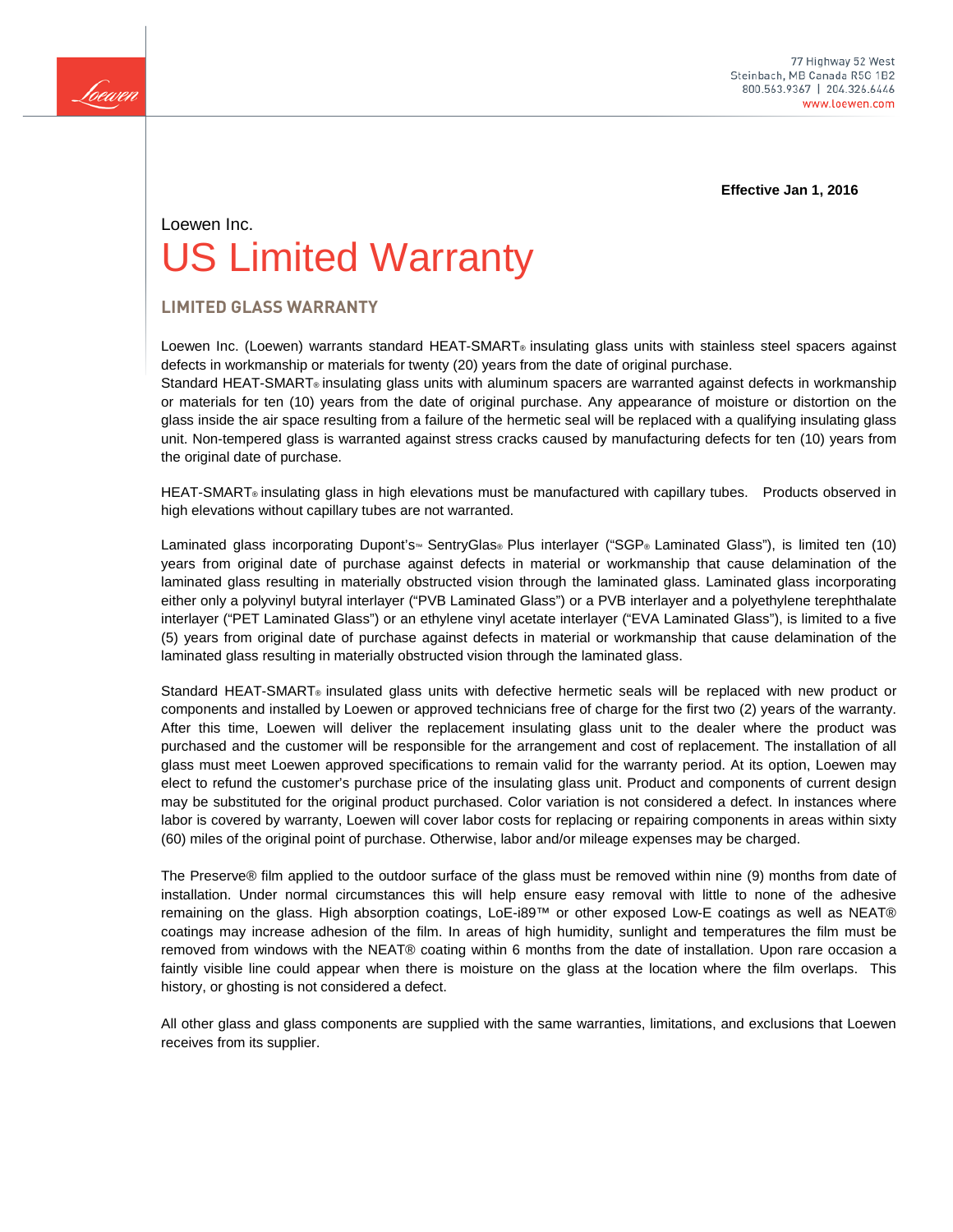

# **WOOD COMPONENT LIMITED WARRANTY ON METAL CLAD PRODUCTS**

Loewen warrants all wood components on metal clad products against defects in materials or workmanship that affect product performance for a period of twenty (20) years from the date of original purchase.

During the first two (2) years of the warranty period, Loewen, at its sole option, may repair the defective component at no cost, or provide and install replacement parts at no cost. Thereafter, Loewen will replace defective parts with the same or equivalent product(s) or component(s) free of charge for the remaining warranty period by delivering the replacement components to the dealer where the product was purchased. The customer is responsible for the arrangement and cost of installation and/or replacement. At its option, Loewen may elect to refund the customer's purchase price of the product component(s).

The twenty (20) year wood component limited warranty is applicable on metal clad products only. Non-clad products are covered under the COMPONENT LIMITED WARRANTY.

# **COMPONENT LIMITED WARRANTY**

Loewen warrants all non-glass components including locks, hardware, hinges, and wood components against defects in materials or workmanship that affect product performance for a period of ten (10) years from the date of original purchase.

During the first two (2) years of the warranty period, Loewen, at its sole option, may repair the defective component at no cost, or provide and install replacement parts. Thereafter, Loewen will replace defective parts with the same or equivalent product(s) or component(s) free of charge for the remaining warranty period by delivering the replacement components to the dealer where the product was purchased. The customer is responsible for the arrangement and cost of installation and/or replacement. At its option, Loewen may elect to refund the customer's purchase price of the product component(s).

Repeated handling of oil rubbed bronze hardware will create the bronze or brass patina that is the distinguishing characteristic of oil-rubbed and rustic bronze finishes. Oil rubbed bronze and rustic bronze are "living finishes" with no protective coating. With time or frequent handling the dark oiled appearance will wear away revealing the bronze or brass substrate beneath. The appearance of these finishes will vary depending on usage, supplier and environmental conditions such as but not limited to high salt concentrations. This patina process is considered normal and not a warranted item.

## **FINISHES**

#### **EXTERIOR CLADDING FINISHES**

Loewen's standard aluminum finish is warranted for a period of twenty (20) years from the date of original purchase against manufacturing defects resulting in chalk (in excess of ASTM D-4214 number eight (8) rating, determined by the procedure outlines in ASTM D-4214), fade (more than five (5) Delta-E Hunter units (square root of the sum of square Delta L, Delta a, and Delta b) as determined by ASTM method D-2244 method 6.3, and loss of adhesion (peeling), per AAMA (American Architectural Manufacturer's Association's Specification 2605, except where provided below. Anodized finishes are warranted to be free from manufacturing defects for a period of ten (10) years from the date of original purchase, except where provided below. Fiberglass cladding components are warranted free from manufacturing defects for a period of ten (10) years from the date of original purchase. Fading or color changes may not be uniform if the surfaces are not equally exposed to the sun and elements, which is not considered a defect. The factory applied protective film on the exterior of some metal clad components is required to be removed within ninety (90) days from date of installation.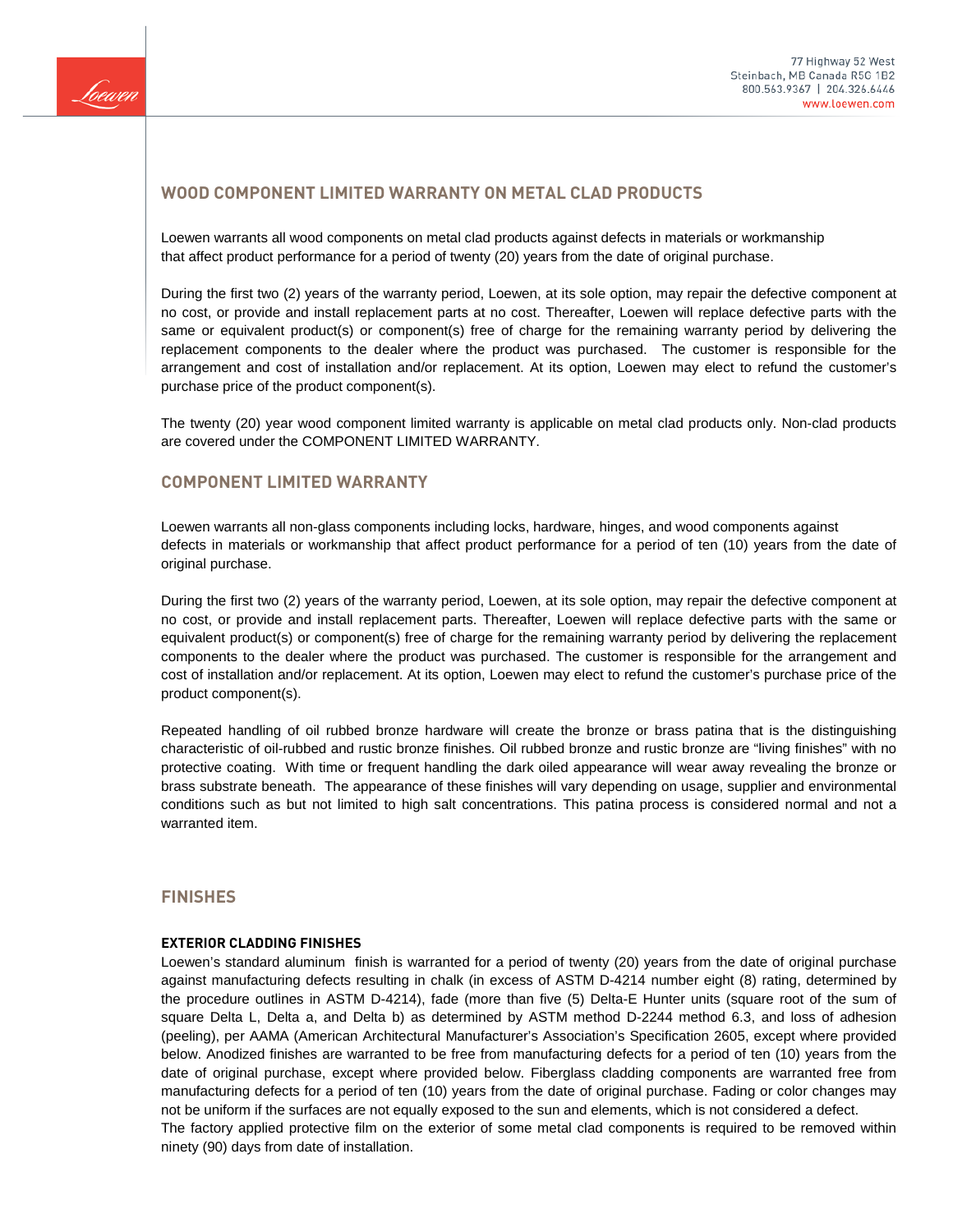

Products installed in coastal environments (within one (1) mile of a sea coast or other salt water source) must be cleaned thoroughly with mild detergent soap and water. This must be done every three (3) months as a minimum, and more frequently if necessary to prevent the build-up of salt or corrosive residue. Any chips or scratches must be repaired immediately and not left exposed to the elements. Aluminum clad painted products in these environments are warranted to be free from manufacturing defects that result in abnormal corrosion or deterioration of the exterior cladding or finish for a period of ten (10) years, including anodized sills used on sliding and swinging doors. The determination as to whether abnormal corrosion or deterioration in coastal environments and/or in areas of high salt concentration has occurred will be made at Loewen's sole discretion.

Coastal environments can be extremely corrosive and some finish deterioration is normal and should be expected. Areas with higher salt concentration that are within one (1) mile of a sea coast or other salt water source may have more deterioration occurring.

Anodized finishes are not warranted in coastal or high salt concentration environments.

Failure to comply with the regular cleaning and maintenance requirements within the specified schedule will invalidate this warranty. Thorough cleaning of all exterior window and door surfaces (including those not visible when the operating unit is closed) must be undertaken with mild soap and water and a complete fresh water rinse.

Documented proof of regularly scheduled cleaning is required. A maintenance log as well as instructions on cleaning can be found in the "Care and Maintenance of Exterior Aluminum Cladding" section found at [www.loewen.com.](http://www.loewen.com/)

During the first two (2) years of the warranty period, Loewen, at its sole option, may repair the defective component at no cost, or provide and install replacement parts. Thereafter, Loewen at its sole option, will supply materials for repair or equivalent product(s) or component(s) for the remaining warranty period by delivering the replacement components to the dealer where the product was purchased. The customer is responsible for the arrangement and cost of installation and/or replacement. At its option, Loewen may elect to refund the customer's purchase price of the product component(s).

#### **WOOD FINISHES**

.

Factory applied pre-finished paint coatings on wood surfaces are warranted against manufacturing defects resulting in adhesion loss (peeling) for a period of two (2) years from date of purchase. During the two (2) year warranty period, Loewen will repair the defective finish at no cost. Factory applied primers are not warranted.

#### **SURFACE PATINA, CYPRIUM COLLECTION**

Humidity, airborne salinity and pollutants work together with time to coat the surfaces with a natural patina ('living finish") and are dependent on environmental and location specific conditions. The rate of change, color variations, or uniformity of the naturally occurring patina process is expected and excluded from warranty coverage.

#### **FACTORY-APPLIED PATINA, CYPRIUM COLLECTION**

Factory-applied patina finishes will continue to evolve naturally over time. The initial factory-applied patina may not be representative of the natural evolution that may occur on a Cyprium product in any specific location. Depending on environmental and location specific conditions, factory-applied patina finishes may evolve or revert back to what would be a natural progression of unfinished copper or bronze. As such, there shall be no specific warranty pertaining to factory-applied patina finishes. The rate of change, color variations, or uniformity of factory-applied patina finishes is excluded from warranty coverage. As the natural or factory-applied patina develops, residue may wash down and stain surfaces beneath the cladding and is considered a natural occurrence. Staining of adjacent surfaces is excluded from warranty coverage.

#### **EXPOSED SOLDER JOINTS, CYPRIUM COLLECTION**

The appearance of exposed solder joinery is not warranted to be uniform in width or depth and may change color as the patina process evolves over time. The visual appearance of the solder joinery is excluded from warranty coverage.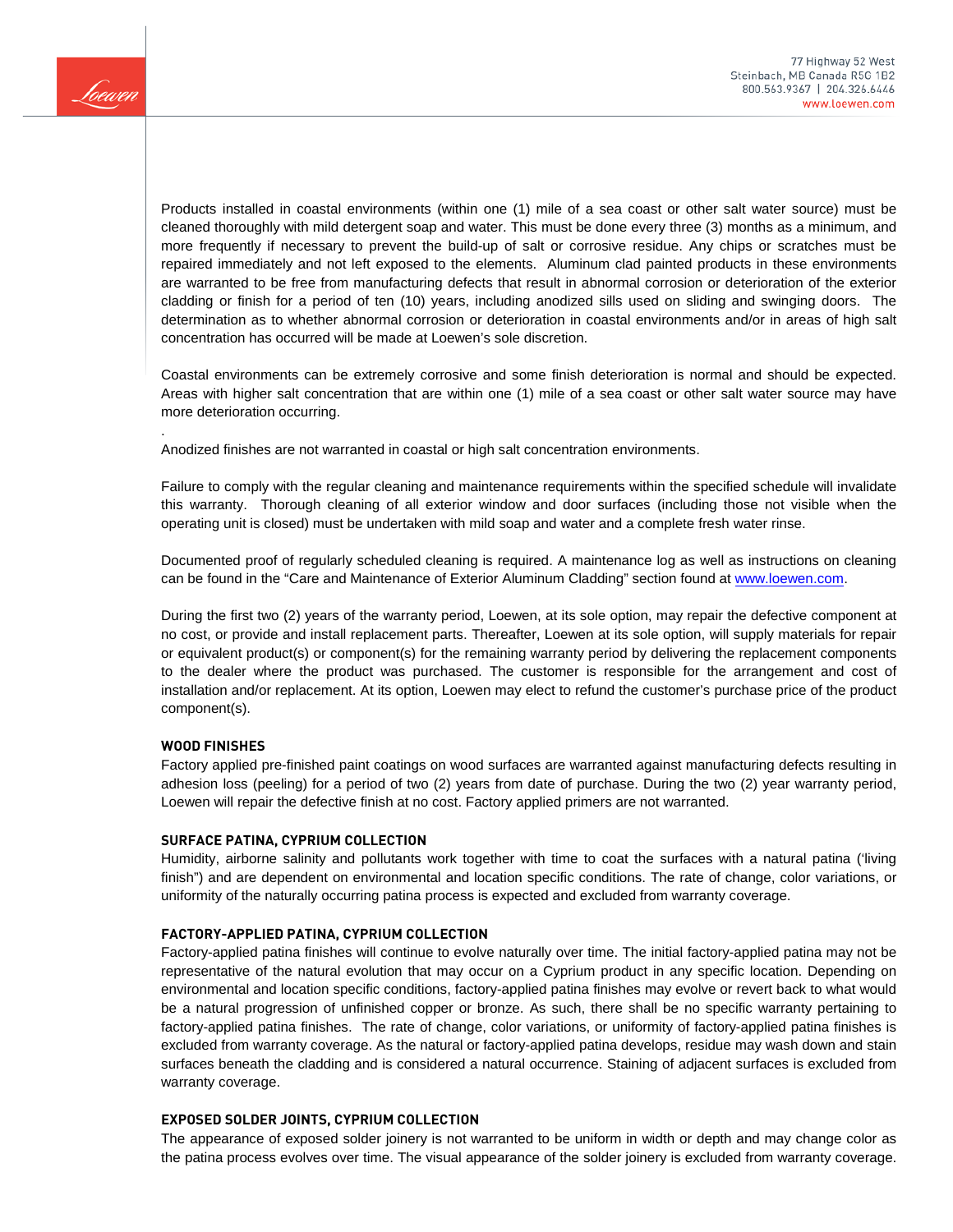

In coastal environments and areas of high salt concentration, the solder joints can be affected differently. In these environments, this is to be expected and is not warranted.

## **REPLACEMENT PARTS & LABOR**

Replacement parts and labor provided by Loewen staff or agents are warranted for ninety (90) days or the balance of the existing warranty, whichever is greater.

## **WARRANTY LIMITATIONS**

Product and components of current design may be substituted for the original product purchased. Texture and color variation, nail holes, and fastener marks are not considered defects. In instances where labor is covered by warranty, Loewen will cover labor costs for replacing or repairing components in areas within sixty (60) miles of the original point of purchase. Otherwise, labor and/or mileage expenses may be charged.

Electric window operators supplied with Loewen products are warranted for the same warranties, limitations, and exclusions that Loewen receives from its supplier.

Screens are not designed to, nor will they prevent falls.

Suitability and compliance with building codes and standards (local or other), including building components, design and installation of flashing and/or sealing systems, and the use of Loewen product is the responsibility of the purchaser, user, architect, contractor, installer, or other building professional.

The preparation of the rough opening for large openings such as those required by, but not limited to, LiftSlide, MultiSlide and Bifold doors have unique requirements. Structural headers that allow for deflection no greater than 1/8" along the unsupported length once the header is fully loaded are required. Special care needs to be taken when installing any unit including transoms above such large opening units.

Loewen is not responsible for site measurements or the determination of structural and architectural requirements for the installation of large opening products such as but not limited to, LiftSlide, MultiSlide and Bifold doors. Site specifications are the responsibility of building professionals or engineers to determine.

All warranty categories are non-prorated except as listed.

This limited warranty supersedes all previous versions and notifications, is transferable, and applies to product purchased and installed in the United States. The warrantor is Loewen Inc., a Georgia corporation.

#### **EXCLUSIONS**

.

This limited warranty excludes coverage for damage to Loewen units or non-Loewen components and materials as a result of the failure of components covered by the warranty.

This warranty does not cover:

- Touch-up Paint.
- Factory applied primer.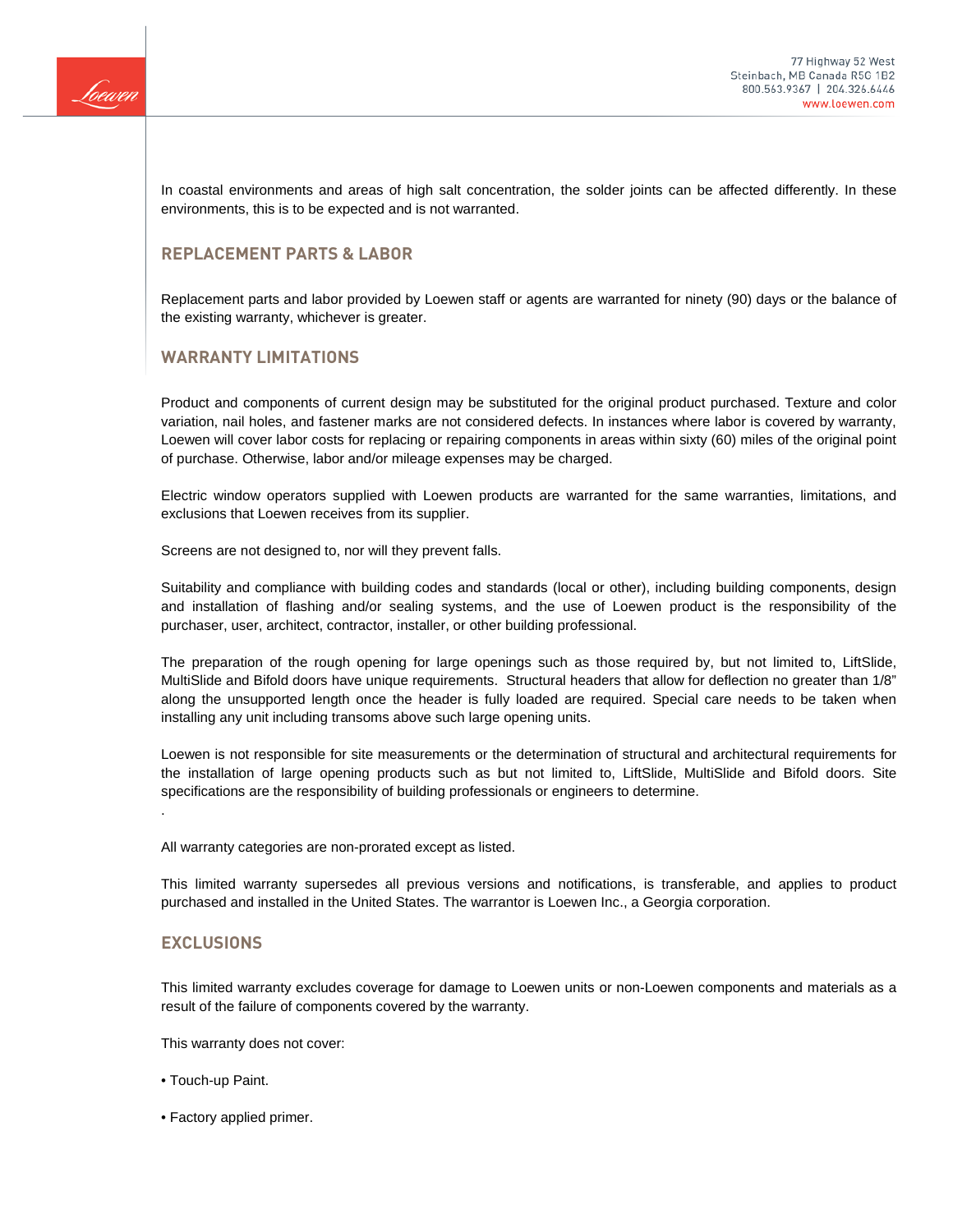

Factory applied primer is meant to assist in the adhesion of a field applied finish top coat and is not meant to provide protection in an unfinished state over an extended period of time. It is required that the exterior must be painted within 14 days of installation with a high quality finish coat. Instructions can be found in the "Finishing Your Product" section at www.loewen.com.

- Minute paint fracturing which may occur in proper fabrication of building parts
- Repainting or refinishing costs after replacement of defective components.

• Normal wear or discoloration of finishes, including tarnishing; and condensation or frost on exposed surfaces of the insulating glass unit, either on the inside or on the outside of the house resulting from excessive humidity.

• Cracked, shattered or broken glass; damage due to application of films, fixtures or decorations.

• Minor glass imperfections which do not impair structural integrity or obscure normal vision, including minor scratches and curvature of the glass, are not considered defects and are excluded from coverage.

• Visual distortion in tempered, heat strengthened and or laminated glass is to be expected. This is not considered a defect.

- Damage due to direct heat; damage or failure of hermetic seals from improper installation.
- Insulating glass units installed in units not manufactured by Loewen.
- Other manufacturer's glass or insulating glass units, unless factory installed by Loewen.
- Insulating glass units manufactured with Georgian Polished Wire glass installed in doors.
- Retention of Argon or other inert gas present in insulating glass at time of manufacture.
- Damage from accident, improper handling, alteration or misuse.
- Damage occurring in transit after leaving the Loewen plant or Loewen truck.

• Damage occurring in the customer's storage facility, on site prior to or during construction, through vandalism, theft, or from any other cause beyond Loewen's control.

• Damage to products or structures resulting from failure to follow Loewen installation instructions and recommendations.

• Damage as a result of nonstandard and/or improper installation including non-vertical, upside down, on the side, out of square and out of plumb.

• Installation in structures lacking adequate moisture drainage or moisture management including units installed without flashing and units with Exterior Insulation and Finish Systems ("EIFS") without proper drainage systems.

- Deficiencies in construction, building design and maintenance.
- Damage resulting from exposure to extreme weather, excessive humidity or excessive dryness.
- Damage while in an unfinished or unprotected state (may include distortion or splitting of wood components).